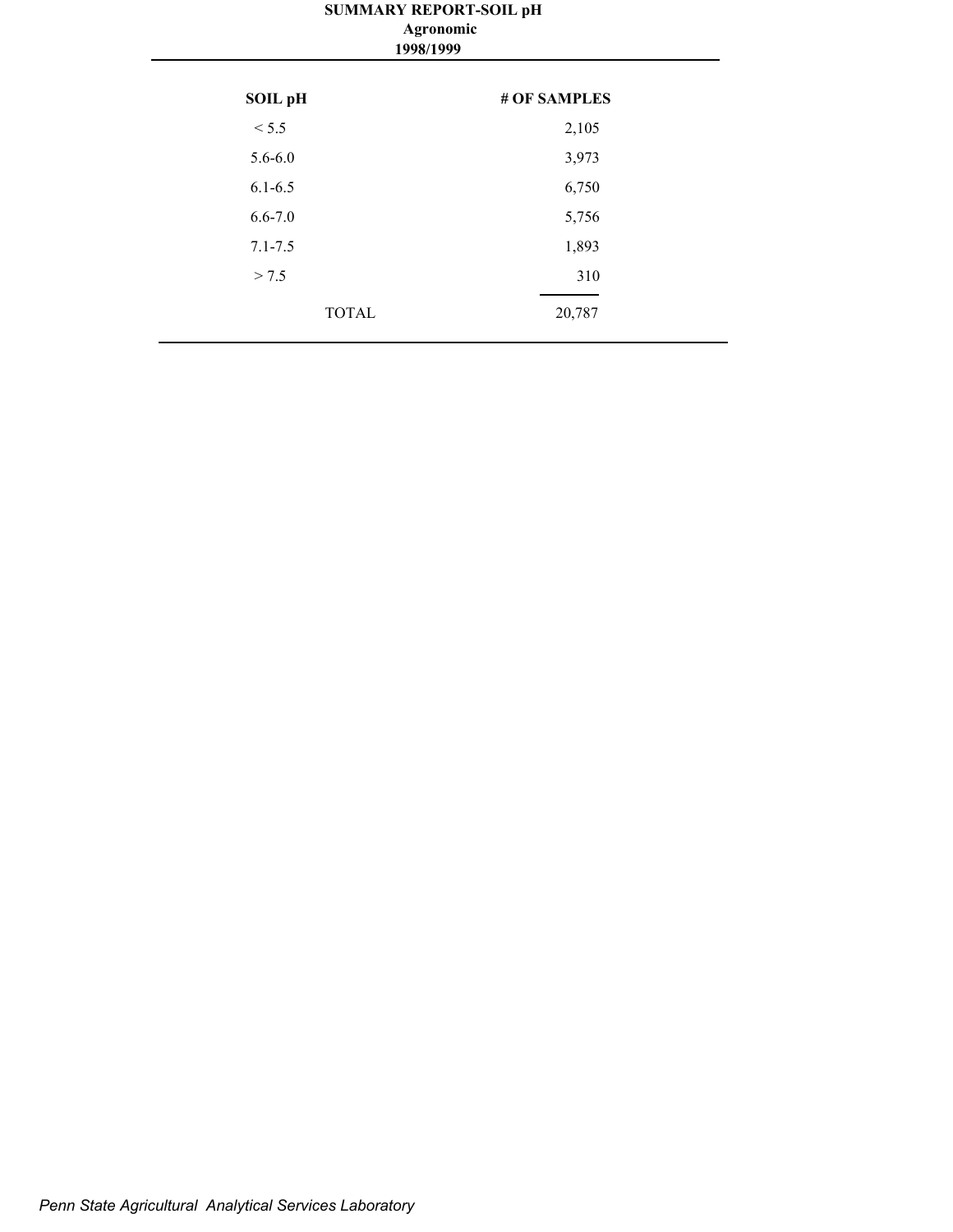|                |                  | <b>Agronomic</b><br>1998/1999 |             |                  |
|----------------|------------------|-------------------------------|-------------|------------------|
| <b>COUNTY:</b> | <b>NAME</b>      | <b>TOT SAMPLES</b>            | SOIL pH     | # OF SAMPLES     |
| 01             | <b>ADAMS</b>     | 216                           |             |                  |
|                |                  |                               | < 5.5       | 42               |
|                |                  |                               | $5.6 - 6.0$ | 61               |
|                |                  |                               | $6.1 - 6.5$ | 44               |
|                |                  |                               | $6.6 - 7.0$ | 56               |
|                |                  |                               | $7.1 - 7.5$ | 13               |
| 02             | <b>ALLEGHENY</b> | 37                            |             |                  |
|                |                  |                               | < 5.5       | 10               |
|                |                  |                               | $5.6 - 6.0$ | $\sqrt{2}$       |
|                |                  |                               | $6.1 - 6.5$ | $\boldsymbol{7}$ |
|                |                  |                               | $6.6 - 7.0$ | $\boldsymbol{7}$ |
|                |                  |                               | $7.1 - 7.5$ | $\mathfrak s$    |
|                |                  |                               | > 7.5       | 6                |
| 03             | <b>ARMSTRONG</b> | 191                           |             |                  |
|                |                  |                               | < 5.5       | 46               |
|                |                  |                               | $5.6 - 6.0$ | 50               |
|                |                  |                               | $6.1 - 6.5$ | 47               |
|                |                  |                               | $6.6 - 7.0$ | $28\,$           |
|                |                  |                               | $7.1 - 7.5$ | 12               |
|                |                  |                               | > 7.5       | $\,8\,$          |
| 04             | <b>BEAVER</b>    | 80                            |             |                  |
|                |                  |                               | < 5.5       | $20\,$           |
|                |                  |                               | $5.6 - 6.0$ | 13               |
|                |                  |                               | $6.1 - 6.5$ | 38               |
|                |                  |                               | $6.6 - 7.0$ | $\boldsymbol{7}$ |
|                |                  |                               | $7.1 - 7.5$ | $\,1\,$          |
|                |                  |                               | > 7.5       | $\mathbf{1}$     |
| $05\,$         | <b>BEDFORD</b>   | 686                           |             |                  |
|                |                  |                               | < 5.5       | 51               |
|                |                  |                               | $5.6 - 6.0$ | 122              |
|                |                  |                               | $6.1 - 6.5$ | 254              |
|                |                  |                               | $6.6 - 7.0$ | 209              |
|                |                  |                               | $7.1 - 7.5$ | $45\,$           |
|                |                  |                               | > 7.5       | $\mathfrak s$    |
| $06\,$         | <b>BERKS</b>     | 457                           |             |                  |
|                |                  |                               | < 5.5       | 16               |
|                |                  |                               | $5.6 - 6.0$ | 43               |
|                |                  |                               | $6.1 - 6.5$ | 114              |
|                |                  |                               | $6.6 - 7.0$ | 185              |
|                |                  |                               | $7.1 - 7.5$ | 89               |
|                |                  |                               | > 7.5       | $10\,$           |
| 07             | <b>BLAIR</b>     | 626                           |             |                  |
|                |                  |                               | < 5.5       | $31\,$           |
|                |                  |                               | $5.6 - 6.0$ | $70\,$           |
|                |                  |                               | $6.1 - 6.5$ | 223              |
|                |                  |                               |             |                  |

6.6-7.0 241

## **SUMMARY REPORT BY COUNTY-SOIL pH**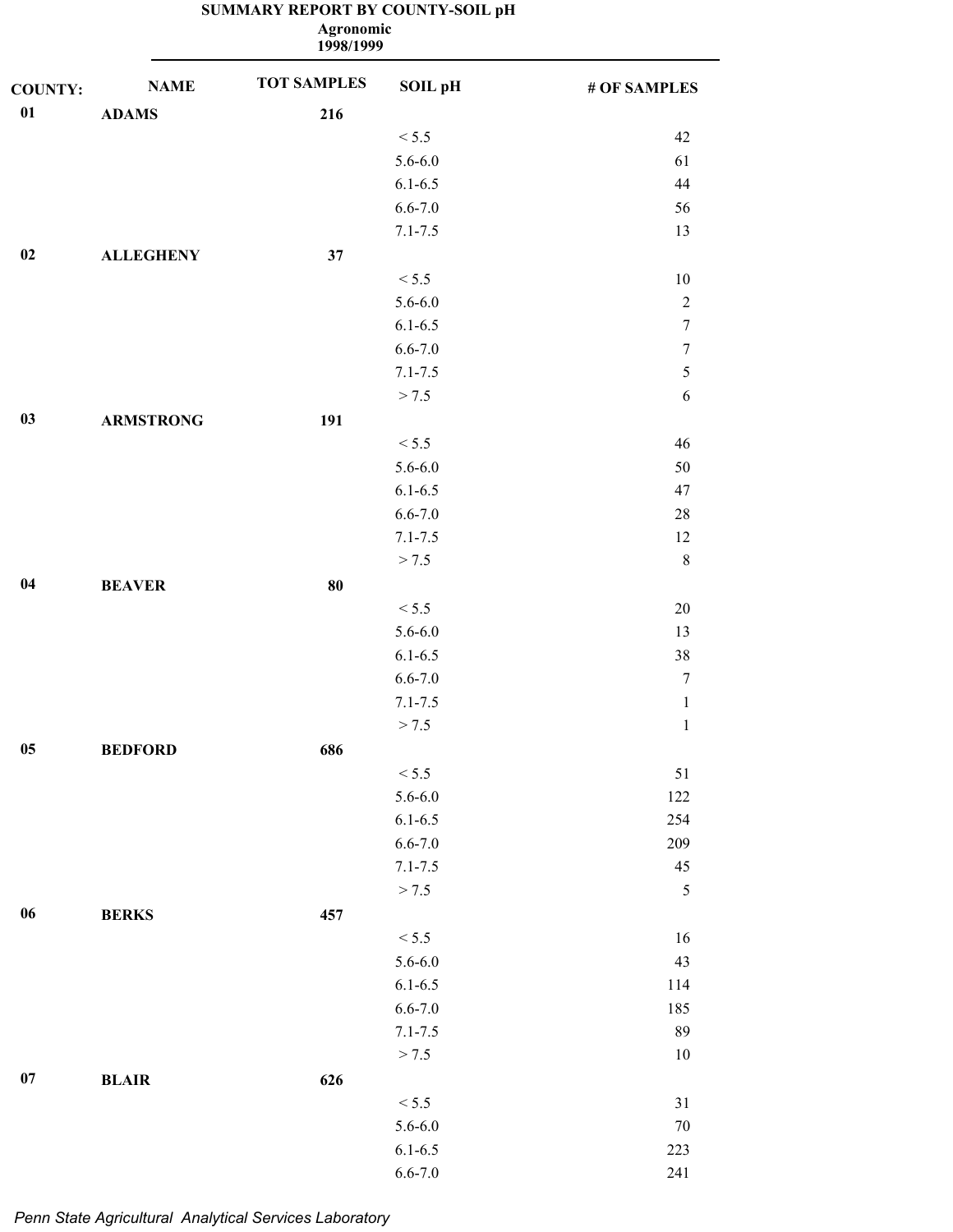|                | <b>Agronomic</b><br>1998/1999 |                    |                |                         |  |  |
|----------------|-------------------------------|--------------------|----------------|-------------------------|--|--|
| <b>COUNTY:</b> | <b>NAME</b>                   | <b>TOT SAMPLES</b> | <b>SOIL pH</b> | # OF SAMPLES            |  |  |
|                |                               |                    | $7.1 - 7.5$    | 53                      |  |  |
|                |                               |                    | > 7.5          | $8\,$                   |  |  |
| ${\bf 08}$     | <b>BRADFORD</b>               | 670                |                |                         |  |  |
|                |                               |                    | < 5.5          | 78                      |  |  |
|                |                               |                    | $5.6 - 6.0$    | 226                     |  |  |
|                |                               |                    | $6.1 - 6.5$    | 228                     |  |  |
|                |                               |                    | $6.6 - 7.0$    | 111                     |  |  |
|                |                               |                    | $7.1 - 7.5$    | $22\,$                  |  |  |
|                |                               |                    | > 7.5          | 5                       |  |  |
| 09             | <b>BUCKS</b>                  | 160                |                |                         |  |  |
|                |                               |                    | < 5.5          | 16                      |  |  |
|                |                               |                    | $5.6 - 6.0$    | 44                      |  |  |
|                |                               |                    | $6.1 - 6.5$    | 57                      |  |  |
|                |                               |                    | $6.6 - 7.0$    | 34                      |  |  |
|                |                               |                    | $7.1 - 7.5$    | $\,8\,$                 |  |  |
|                |                               |                    | > 7.5          | $\mathbf 1$             |  |  |
| 10             | <b>BUTLER</b>                 | 345                |                |                         |  |  |
|                |                               |                    | < 5.5          | 52                      |  |  |
|                |                               |                    | $5.6 - 6.0$    | 82                      |  |  |
|                |                               |                    | $6.1 - 6.5$    | 101                     |  |  |
|                |                               |                    | $6.6 - 7.0$    | $80\,$                  |  |  |
|                |                               |                    | $7.1 - 7.5$    | $27\,$                  |  |  |
|                |                               |                    | > 7.5          | $\mathfrak{Z}$          |  |  |
| 11             | <b>CAMBRIA</b>                | 316                |                |                         |  |  |
|                |                               |                    | < 5.5          | 26                      |  |  |
|                |                               |                    | $5.6 - 6.0$    | 67                      |  |  |
|                |                               |                    | $6.1 - 6.5$    | 101                     |  |  |
|                |                               |                    | $6.6 - 7.0$    | 79                      |  |  |
|                |                               |                    | $7.1 - 7.5$    | $42\,$                  |  |  |
|                |                               |                    | > 7.5          | $1\,$                   |  |  |
| 12             | <b>CAMERON</b>                | 21                 |                |                         |  |  |
|                |                               |                    | < 5.5          | $\,8\,$                 |  |  |
|                |                               |                    | $5.6 - 6.0$    | $\overline{\mathbf{3}}$ |  |  |
|                |                               |                    | $6.1 - 6.5$    | $\boldsymbol{6}$        |  |  |
|                |                               |                    |                | $\mathfrak{Z}$          |  |  |
|                |                               |                    | $6.6 - 7.0$    |                         |  |  |
|                |                               |                    | $7.1 - 7.5$    | $\,1$                   |  |  |
| 13             | <b>CARBON</b>                 | 88                 |                |                         |  |  |
|                |                               |                    | < 5.5          | $\,$ $\,$               |  |  |
|                |                               |                    | $5.6 - 6.0$    | $26\,$                  |  |  |
|                |                               |                    | $6.1 - 6.5$    | 34                      |  |  |
|                |                               |                    | $6.6 - 7.0$    | 15                      |  |  |
|                |                               |                    | $7.1 - 7.5$    | 5                       |  |  |
| 14             | <b>CENTRE</b>                 | 1196               |                |                         |  |  |
|                |                               |                    | < 5.5          | 106                     |  |  |
|                |                               |                    | $5.6 - 6.0$    | 147                     |  |  |
|                |                               |                    | $6.1 - 6.5$    | 358                     |  |  |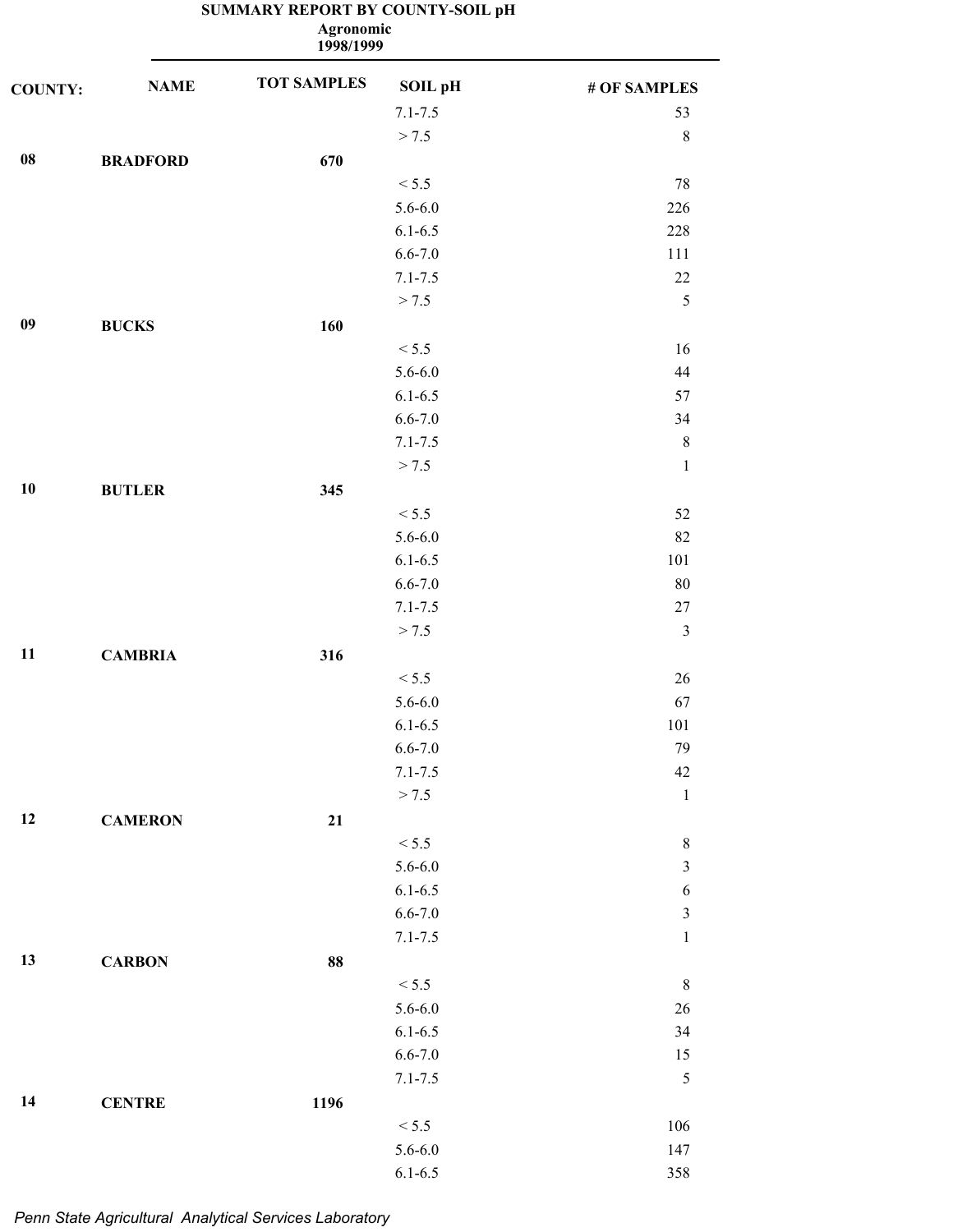|                |                   | Agronomic<br>1998/1999 |             |              |
|----------------|-------------------|------------------------|-------------|--------------|
| <b>COUNTY:</b> | <b>NAME</b>       | <b>TOT SAMPLES</b>     | SOIL pH     | # OF SAMPLES |
|                |                   |                        | $6.6 - 7.0$ | 435          |
|                |                   |                        | $7.1 - 7.5$ | 134          |
|                |                   |                        | > 7.5       | 16           |
| 15             | <b>CHESTER</b>    | 403                    |             |              |
|                |                   |                        | < 5.5       | 9            |
|                |                   |                        | $5.6 - 6.0$ | $37\,$       |
|                |                   |                        | $6.1 - 6.5$ | 103          |
|                |                   |                        | $6.6 - 7.0$ | 180          |
|                |                   |                        | $7.1 - 7.5$ | 69           |
|                |                   |                        | > 7.5       | $\sqrt{5}$   |
| 16             | <b>CLARION</b>    | 152                    |             |              |
|                |                   |                        | < 5.5       | 48           |
|                |                   |                        | $5.6 - 6.0$ | 34           |
|                |                   |                        | $6.1 - 6.5$ | $37\,$       |
|                |                   |                        | $6.6 - 7.0$ | $27\,$       |
|                |                   |                        | $7.1 - 7.5$ | 6            |
| 17             | <b>CLEARFIELD</b> | 372                    |             |              |
|                |                   |                        | < 5.5       | 60           |
|                |                   |                        | $5.6 - 6.0$ | 97           |
|                |                   |                        | $6.1 - 6.5$ | 111          |
|                |                   |                        | $6.6 - 7.0$ | 68           |
|                |                   |                        | $7.1 - 7.5$ | $22\,$       |
|                |                   |                        | > 7.5       | 14           |
| 18             |                   |                        |             |              |
|                | <b>CLINTON</b>    | 421                    |             |              |
|                |                   |                        | < 5.5       | 37           |
|                |                   |                        | $5.6 - 6.0$ | 52           |
|                |                   |                        | $6.1 - 6.5$ | 120          |
|                |                   |                        | $6.6 - 7.0$ | 133          |
|                |                   |                        | $7.1 - 7.5$ | $72\,$       |
|                |                   |                        | > 7.5       | $\tau$       |
| 19             | <b>COLUMBIA</b>   | 387                    |             |              |
|                |                   |                        | < 5.5       | $50\,$       |
|                |                   |                        | $5.6 - 6.0$ | $90\,$       |
|                |                   |                        | $6.1 - 6.5$ | 131          |
|                |                   |                        | $6.6 - 7.0$ | 84           |
|                |                   |                        | $7.1 - 7.5$ | 21           |
|                |                   |                        | > 7.5       | 11           |
| 20             | <b>CRAWFORD</b>   | 705                    |             |              |
|                |                   |                        | < 5.5       | 123          |
|                |                   |                        | $5.6 - 6.0$ | 213          |
|                |                   |                        | $6.1 - 6.5$ | 254          |
|                |                   |                        | $6.6 - 7.0$ | 94           |
|                |                   |                        | $7.1 - 7.5$ | 21           |
| 21             | <b>CUMBERLAND</b> | 394                    |             |              |
|                |                   |                        | $< 5.5$     | 17           |

5.6-6.0 64

#### **SUMMARY REPORT BY COUNTY-SOIL pH Agronomic**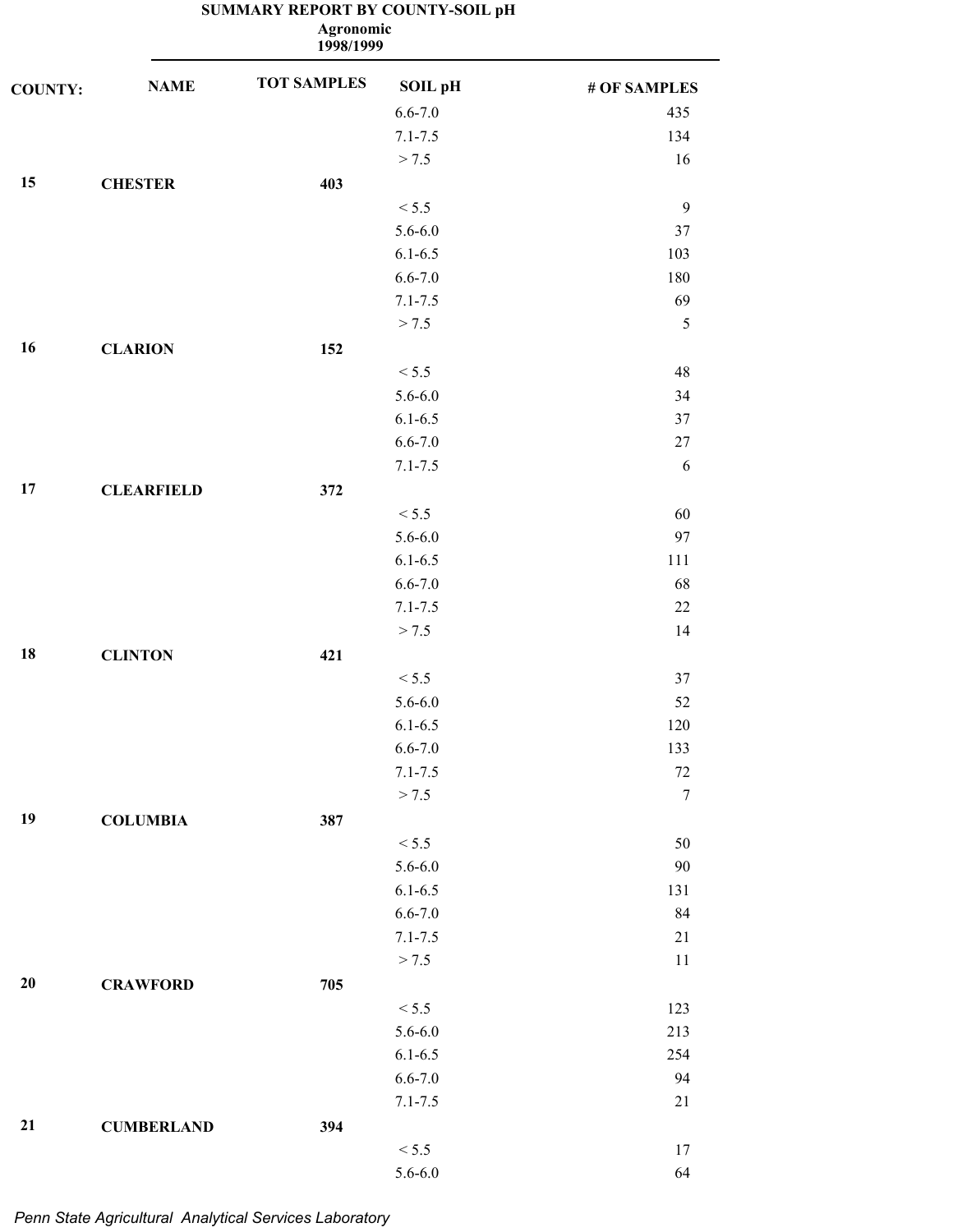**1998/1999 Agronomic**

| <b>COUNTY:</b> | <b>NAME</b>     | <b>TOT SAMPLES</b> | SOIL pH     | # OF SAMPLES   |
|----------------|-----------------|--------------------|-------------|----------------|
|                |                 |                    | $6.1 - 6.5$ | 116            |
|                |                 |                    | $6.6 - 7.0$ | 130            |
|                |                 |                    | $7.1 - 7.5$ | 57             |
|                |                 |                    | > 7.5       | $10\,$         |
| 22             | <b>DAUPHIN</b>  | 474                |             |                |
|                |                 |                    | < 5.5       | 47             |
|                |                 |                    | $5.6 - 6.0$ | 81             |
|                |                 |                    | $6.1 - 6.5$ | 161            |
|                |                 |                    | $6.6 - 7.0$ | 103            |
|                |                 |                    | $7.1 - 7.5$ | 61             |
|                |                 |                    | > 7.5       | $21\,$         |
| 23             | <b>DELAWARE</b> | 11                 |             |                |
|                |                 |                    | $5.6 - 6.0$ | $\overline{4}$ |
|                |                 |                    | $6.1 - 6.5$ | $\overline{4}$ |
|                |                 |                    | $6.6 - 7.0$ | $\mathfrak{Z}$ |
| 24             | <b>ELK</b>      | 86                 |             |                |
|                |                 |                    | < 5.5       | 33             |
|                |                 |                    | $5.6 - 6.0$ | 23             |
|                |                 |                    | $6.1 - 6.5$ | 17             |
|                |                 |                    | $6.6 - 7.0$ | $\overline{9}$ |
|                |                 |                    | $7.1 - 7.5$ | $\overline{4}$ |
| 25             | <b>ERIE</b>     | 205                |             |                |
|                |                 |                    | < 5.5       | 29             |
|                |                 |                    | $5.6 - 6.0$ | $50\,$         |
|                |                 |                    | $6.1 - 6.5$ | 85             |
|                |                 |                    | $6.6 - 7.0$ | 36             |
|                |                 |                    | $7.1 - 7.5$ | $\overline{4}$ |
|                |                 |                    | > 7.5       | $\mathbf{1}$   |
| 26             | <b>FAYETTE</b>  | 292                |             |                |
|                |                 |                    | < 5.5       | 56             |
|                |                 |                    | $5.6 - 6.0$ | 66             |
|                |                 |                    | $6.1 - 6.5$ | $87\,$         |
|                |                 |                    | $6.6 - 7.0$ | 62             |
|                |                 |                    | $7.1 - 7.5$ | 19             |
|                |                 |                    | > 7.5       | $\sqrt{2}$     |
| $\bf 27$       | <b>FOREST</b>   | 11                 |             |                |
|                |                 |                    | < 5.5       | 7              |
|                |                 |                    | $5.6 - 6.0$ | $\mathbf 1$    |
|                |                 |                    | $6.6 - 7.0$ | $\mathfrak{Z}$ |
| 28             | <b>FRANKLIN</b> | 842                |             |                |
|                |                 |                    | < 5.5       | 16             |
|                |                 |                    | $5.6 - 6.0$ | 73             |
|                |                 |                    | $6.1 - 6.5$ | 305            |
|                |                 |                    | $6.6 - 7.0$ | 378            |
|                |                 |                    | $7.1 - 7.5$ | 63             |
|                |                 |                    | > 7.5       | $\tau$         |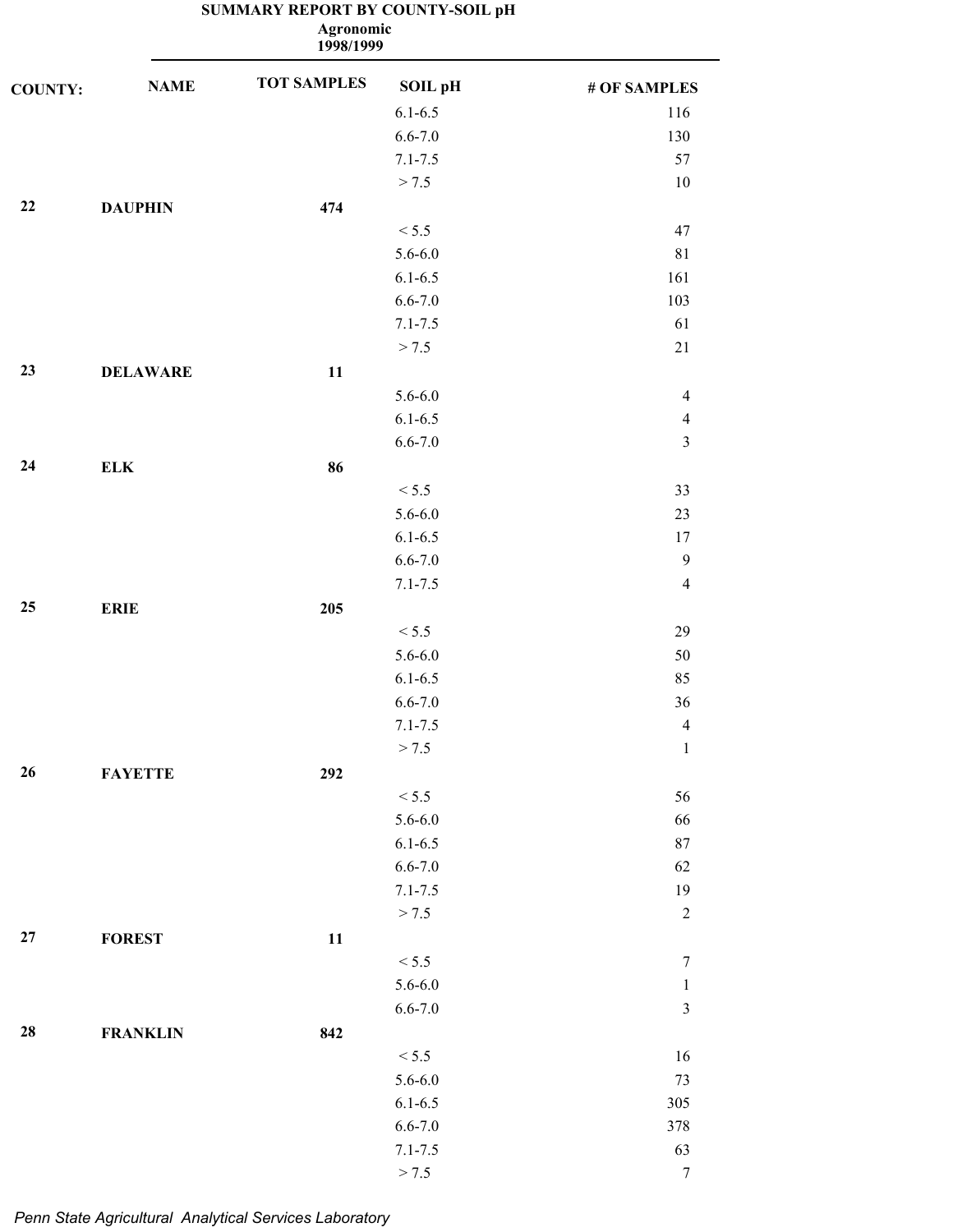|                |                   | <b>Agronomic</b><br>1998/1999 |             |              |
|----------------|-------------------|-------------------------------|-------------|--------------|
| <b>COUNTY:</b> | <b>NAME</b>       | <b>TOT SAMPLES</b>            | SOIL pH     | # OF SAMPLES |
| 29             | <b>FULTON</b>     | 285                           |             |              |
|                |                   |                               | < 5.5       | 16           |
|                |                   |                               | $5.6 - 6.0$ | 74           |
|                |                   |                               | $6.1 - 6.5$ | 115          |
|                |                   |                               | $6.6 - 7.0$ | 67           |
|                |                   |                               | $7.1 - 7.5$ | 13           |
| 30             | <b>GREENE</b>     | 86                            |             |              |
|                |                   |                               | < 5.5       | 25           |
|                |                   |                               | $5.6 - 6.0$ | $27\,$       |
|                |                   |                               | $6.1 - 6.5$ | 10           |
|                |                   |                               | $6.6 - 7.0$ | 15           |
|                |                   |                               | $7.1 - 7.5$ | $\,$ $\,$    |
|                |                   |                               | > 7.5       | $\,1\,$      |
| 31             | <b>HUNTINGDON</b> | 421                           |             |              |
|                |                   |                               | < 5.5       | 14           |
|                |                   |                               | $5.6 - 6.0$ | 42           |
|                |                   |                               | $6.1 - 6.5$ | 126          |
|                |                   |                               | $6.6 - 7.0$ | 138          |
|                |                   |                               | $7.1 - 7.5$ | 81           |
|                |                   |                               | > 7.5       | $20\,$       |
| 32             | <b>INDIANA</b>    | 365                           |             |              |
|                |                   |                               | < 5.5       | 45           |
|                |                   |                               | $5.6 - 6.0$ | 95           |
|                |                   |                               | $6.1 - 6.5$ | 134          |
|                |                   |                               | $6.6 - 7.0$ | 73           |
|                |                   |                               | $7.1 - 7.5$ | $17\,$       |
|                |                   |                               | > 7.5       | $\mathbf{1}$ |
| 33             | <b>JEFFERSON</b>  | 163                           |             |              |
|                |                   |                               | < 5.5       | 37           |
|                |                   |                               | $5.6 - 6.0$ | 44           |
|                |                   |                               | $6.1 - 6.5$ | 55           |
|                |                   |                               | $6.6 - 7.0$ | $25\,$       |
|                |                   |                               | $7.1 - 7.5$ | $\mathbf{1}$ |
|                |                   |                               | > 7.5       | $\,1\,$      |
| 34             | <b>JUNIATA</b>    | 318                           |             |              |
|                |                   |                               | < 5.5       | 14           |
|                |                   |                               | $5.6 - 6.0$ | 54           |
|                |                   |                               | $6.1 - 6.5$ | 122          |
|                |                   |                               | $6.6 - 7.0$ | $100\,$      |
|                |                   |                               |             | 28           |
| $35\,$         |                   |                               | $7.1 - 7.5$ |              |
|                | <b>LACKAWANNA</b> | 113                           | < 5.5       | $\,8\,$      |
|                |                   |                               |             |              |
|                |                   |                               | $5.6 - 6.0$ | $26\,$       |
|                |                   |                               | $6.1 - 6.5$ | 43           |
|                |                   |                               | $6.6 - 7.0$ | $25\,$       |

7.1-7.5 9

## **SUMMARY REPORT BY COUNTY-SOIL pH**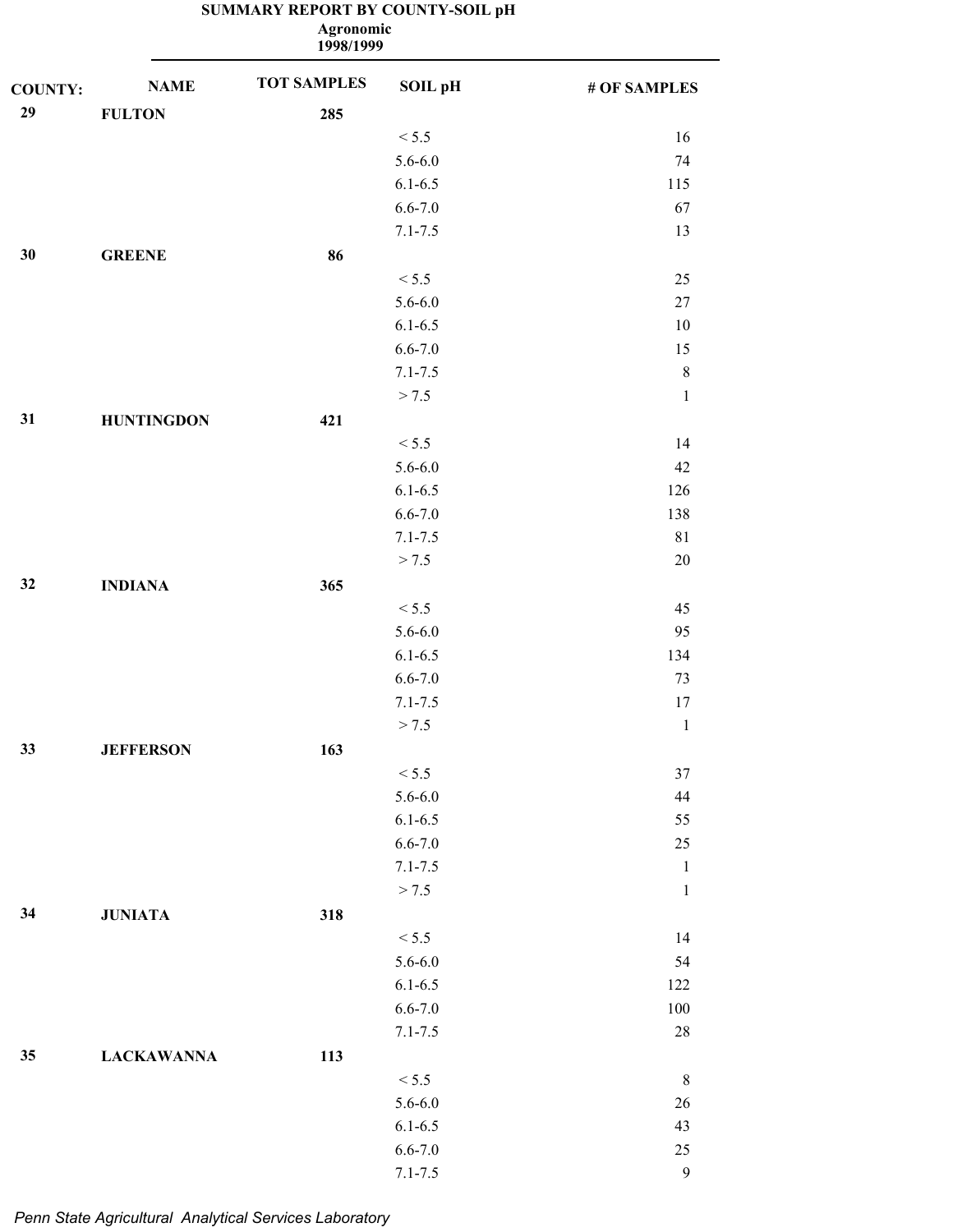|                |                  | Agronomic<br>1998/1999 |             |                |
|----------------|------------------|------------------------|-------------|----------------|
| <b>COUNTY:</b> | <b>NAME</b>      | <b>TOT SAMPLES</b>     | SOIL pH     | # OF SAMPLES   |
|                |                  |                        | > 7.5       | $\sqrt{2}$     |
| 36             | <b>LANCASTER</b> | 1182                   |             |                |
|                |                  |                        | < 5.5       | 19             |
|                |                  |                        | $5.6 - 6.0$ | 62             |
|                |                  |                        | $6.1 - 6.5$ | 266            |
|                |                  |                        | $6.6 - 7.0$ | 503            |
|                |                  |                        | $7.1 - 7.5$ | 305            |
|                |                  |                        | > 7.5       | $27\,$         |
| 37             | <b>LAWRENCE</b>  | 89                     |             |                |
|                |                  |                        | < 5.5       | 9              |
|                |                  |                        | $5.6 - 6.0$ | 19             |
|                |                  |                        | $6.1 - 6.5$ | 33             |
|                |                  |                        | $6.6 - 7.0$ | $22\,$         |
|                |                  |                        | $7.1 - 7.5$ | 5              |
|                |                  |                        | > 7.5       | $\mathbf 1$    |
| 38             | <b>LEBANON</b>   | 300                    |             |                |
|                |                  |                        | < 5.5       | $10\,$         |
|                |                  |                        | $5.6 - 6.0$ | 43             |
|                |                  |                        | $6.1 - 6.5$ | 85             |
|                |                  |                        | $6.6 - 7.0$ | 110            |
|                |                  |                        | $7.1 - 7.5$ | 48             |
|                |                  |                        | > 7.5       | $\overline{4}$ |
| 39             | <b>LEHIGH</b>    | 178                    |             |                |
|                |                  |                        | < 5.5       | $\overline{9}$ |
|                |                  |                        | $5.6 - 6.0$ | 30             |
|                |                  |                        | $6.1 - 6.5$ | 79             |
|                |                  |                        | $6.6 - 7.0$ | 57             |
|                |                  |                        | $7.1 - 7.5$ | $\sqrt{2}$     |
|                |                  |                        | > 7.5       | $\,1$          |
| 40             | <b>LUZERNE</b>   | 90                     |             |                |
|                |                  |                        | < 5.5       | 29             |
|                |                  |                        | $5.6 - 6.0$ | $26\,$         |
|                |                  |                        | $6.1 - 6.5$ | $21\,$         |
|                |                  |                        | $6.6 - 7.0$ | $\overline{7}$ |
|                |                  |                        | $7.1 - 7.5$ | $\mathfrak z$  |
|                |                  |                        | > 7.5       | $\overline{4}$ |
| 41             | <b>LYCOMING</b>  | 408                    |             |                |
|                |                  |                        | < 5.5       | 36             |
|                |                  |                        | $5.6 - 6.0$ | 63             |
|                |                  |                        | $6.1 - 6.5$ | 141            |
|                |                  |                        | $6.6 - 7.0$ | 98             |
|                |                  |                        | $7.1 - 7.5$ | 54             |
|                |                  |                        | > 7.5       | 16             |
| 42             | <b>MCKEAN</b>    | $\bf 27$               |             |                |
|                |                  |                        | $< 5.5$     | 14             |
|                |                  |                        | $5.6 - 6.0$ | $\overline{4}$ |

#### **SUMMARY REPORT BY COUNTY-SOIL pH Agronomic**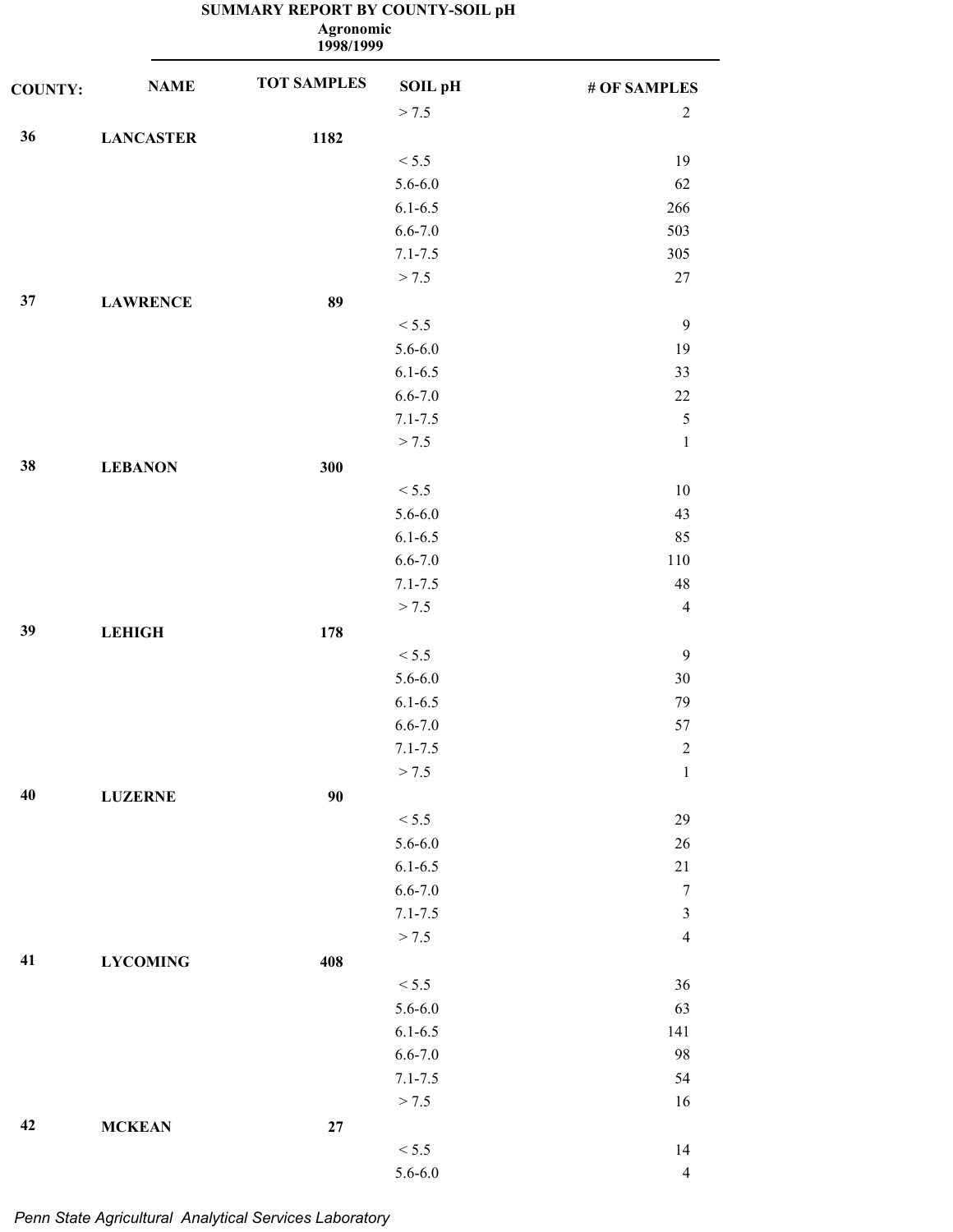|                |                       | Agronomic<br>1998/1999 |                |                |
|----------------|-----------------------|------------------------|----------------|----------------|
| <b>COUNTY:</b> | <b>NAME</b>           | <b>TOT SAMPLES</b>     | <b>SOIL pH</b> | # OF SAMPLES   |
|                |                       |                        | $6.1 - 6.5$    | $\mathfrak{Z}$ |
|                |                       |                        | $6.6 - 7.0$    | $\mathfrak s$  |
|                |                       |                        | $7.1 - 7.5$    | $\mathbf{1}$   |
| 43             | <b>MERCER</b>         | 424                    |                |                |
|                |                       |                        | < 5.5          | 84             |
|                |                       |                        | $5.6 - 6.0$    | 116            |
|                |                       |                        | $6.1 - 6.5$    | 122            |
|                |                       |                        | $6.6 - 7.0$    | 83             |
|                |                       |                        | $7.1 - 7.5$    | 19             |
| 44             | <b>MIFFLIN</b>        | 163                    |                |                |
|                |                       |                        | < 5.5          | 6              |
|                |                       |                        | $5.6 - 6.0$    | $28\,$         |
|                |                       |                        | $6.1 - 6.5$    | 50             |
|                |                       |                        | $6.6 - 7.0$    | 64             |
|                |                       |                        | $7.1 - 7.5$    | 12             |
|                |                       |                        | > 7.5          | $\mathfrak{Z}$ |
| 45             | <b>MONROE</b>         | 73                     |                |                |
|                |                       |                        | < 5.5          | 18             |
|                |                       |                        | $5.6 - 6.0$    | 19             |
|                |                       |                        | $6.1 - 6.5$    | $22\,$         |
|                |                       |                        | $6.6 - 7.0$    | $\overline{9}$ |
|                |                       |                        | $7.1 - 7.5$    | 5              |
| 46             | <b>MONTGOMERY</b>     | 193                    |                |                |
|                |                       |                        | < 5.5          | 19             |
|                |                       |                        | $5.6 - 6.0$    | 39             |
|                |                       |                        | $6.1 - 6.5$    | 68             |
|                |                       |                        | $6.6 - 7.0$    | 54             |
|                |                       |                        | $7.1 - 7.5$    | 11             |
|                |                       |                        | > 7.5          | $\sqrt{2}$     |
| 47             | <b>MONTOUR</b>        | 188                    |                |                |
|                |                       |                        | < 5.5          | 17             |
|                |                       |                        | $5.6 - 6.0$    | 37             |
|                |                       |                        | $6.1 - 6.5$    | $70\,$         |
|                |                       |                        | $6.6 - 7.0$    | 41             |
|                |                       |                        | $7.1 - 7.5$    | $18\,$         |
|                |                       |                        | > 7.5          | $\sqrt{5}$     |
| 48             | <b>NORTHAMPTON</b>    | 161                    |                |                |
|                |                       |                        | < 5.5          | 18             |
|                |                       |                        | $5.6 - 6.0$    | 17             |
|                |                       |                        | $6.1 - 6.5$    | 49             |
|                |                       |                        | $6.6 - 7.0$    | 33             |
|                |                       |                        | $7.1 - 7.5$    | 22             |
|                |                       |                        | > 7.5          | 22             |
| 49             | <b>NORTHUMBERLAND</b> | 907                    |                |                |

 $< 5.5$  52 5.6-6.0 147

# **SUMMARY REPORT BY COUNTY-SOIL pH**

*Penn State Agricultural Analytical Services Laboratory*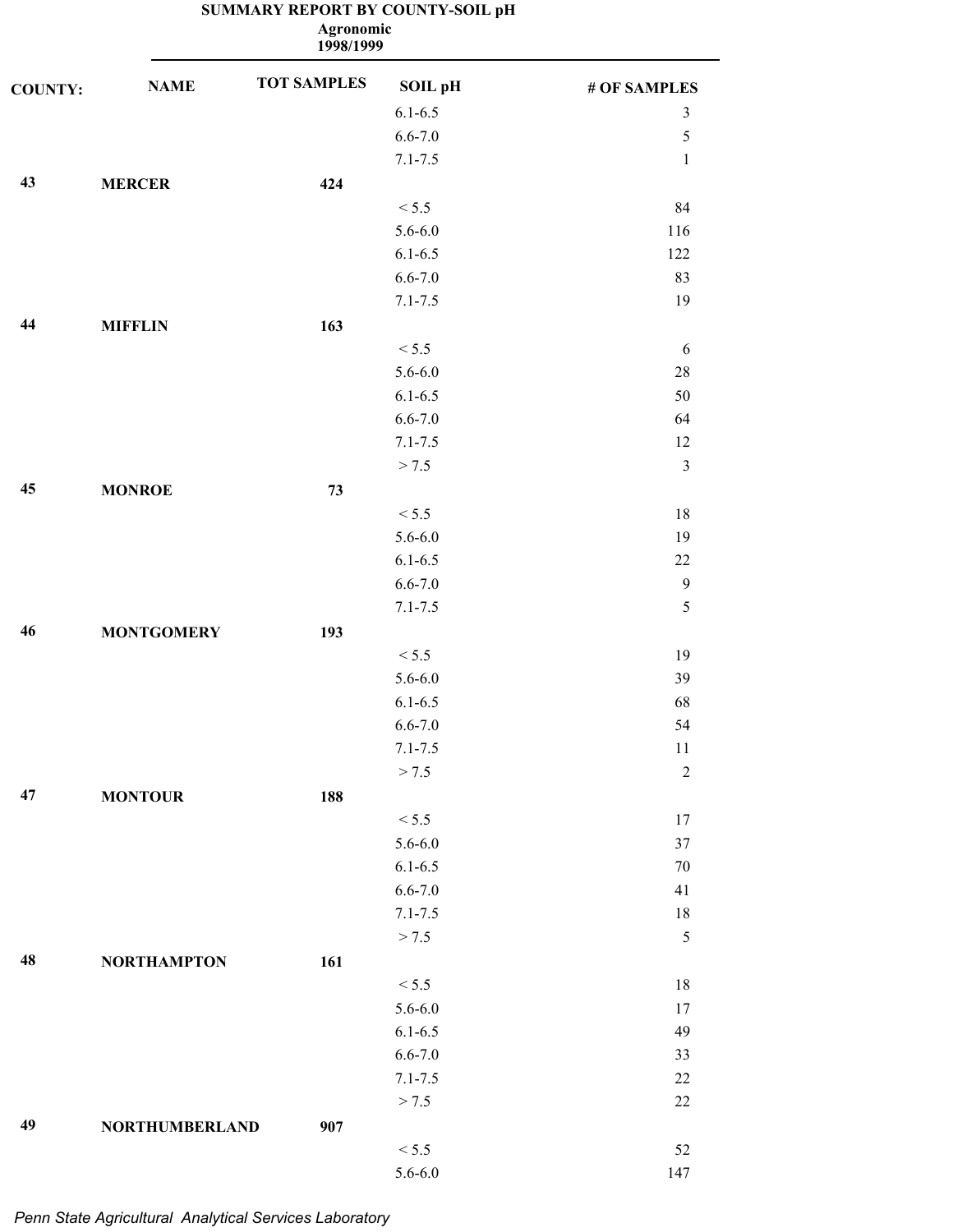**1998/1999 Agronomic**

| $6.1 - 6.5$<br>314<br>$6.6 - 7.0$<br>290<br>$7.1 - 7.5$<br>100<br>> 7.5<br>$\overline{4}$<br>50<br>779<br><b>PERRY</b><br>32<br>< 5.5<br>$5.6 - 6.0$<br>115<br>$6.1 - 6.5$<br>276<br>$6.6 - 7.0$<br>286<br>$7.1 - 7.5$<br>61<br>$\mathbf{9}$<br>> 7.5<br>51<br>$\mathbf{3}$<br><b>PHILADELPHIA</b><br>< 5.5<br>$\mathbf{1}$<br>$6.6 - 7.0$<br>$\mathbf{1}$<br>$7.1 - 7.5$<br>$\,1$<br>52<br>24<br><b>PIKE</b><br>< 5.5<br>10<br>$5.6 - 6.0$<br>$\overline{4}$<br>$6.1 - 6.5$<br>$\mathfrak{Z}$<br>$6.6 - 7.0$<br>$\boldsymbol{7}$<br>53<br><b>POTTER</b><br>95<br>< 5.5<br>24<br>$5.6 - 6.0$<br>26<br>$6.1 - 6.5$<br>34<br>$6.6 - 7.0$<br>$\overline{9}$<br>$7.1 - 7.5$<br>$\sqrt{2}$<br>54<br><b>SCHUYLKILL</b><br>247<br>< 5.5<br>29<br>$5.6 - 6.0$<br>$\sqrt{48}$<br>$6.1 - 6.5$<br>96<br>$6.6 - 7.0$<br>62<br>$7.1 - 7.5$<br>$12\,$<br>55<br>339<br><b>SNYDER</b><br>< 5.5<br>19<br>$5.6 - 6.0$<br>67<br>$6.1 - 6.5$<br>124<br>$6.6 - 7.0$<br>111<br>$7.1 - 7.5$<br>18<br>56<br><b>SOMERSET</b><br>255<br>< 5.5<br>58<br>$5.6 - 6.0$<br>94<br>$6.1 - 6.5$<br>75<br>$6.6 - 7.0$<br>24<br>$\mathfrak z$<br>$7.1 - 7.5$<br>> 7.5<br>$\,1\,$<br>57<br><b>SULLIVAN</b><br>40 | <b>COUNTY:</b> | <b>NAME</b> | <b>TOT SAMPLES</b> | SOIL pH | # OF SAMPLES |
|-----------------------------------------------------------------------------------------------------------------------------------------------------------------------------------------------------------------------------------------------------------------------------------------------------------------------------------------------------------------------------------------------------------------------------------------------------------------------------------------------------------------------------------------------------------------------------------------------------------------------------------------------------------------------------------------------------------------------------------------------------------------------------------------------------------------------------------------------------------------------------------------------------------------------------------------------------------------------------------------------------------------------------------------------------------------------------------------------------------------------------------------------------------------------------|----------------|-------------|--------------------|---------|--------------|
|                                                                                                                                                                                                                                                                                                                                                                                                                                                                                                                                                                                                                                                                                                                                                                                                                                                                                                                                                                                                                                                                                                                                                                             |                |             |                    |         |              |
|                                                                                                                                                                                                                                                                                                                                                                                                                                                                                                                                                                                                                                                                                                                                                                                                                                                                                                                                                                                                                                                                                                                                                                             |                |             |                    |         |              |
|                                                                                                                                                                                                                                                                                                                                                                                                                                                                                                                                                                                                                                                                                                                                                                                                                                                                                                                                                                                                                                                                                                                                                                             |                |             |                    |         |              |
|                                                                                                                                                                                                                                                                                                                                                                                                                                                                                                                                                                                                                                                                                                                                                                                                                                                                                                                                                                                                                                                                                                                                                                             |                |             |                    |         |              |
|                                                                                                                                                                                                                                                                                                                                                                                                                                                                                                                                                                                                                                                                                                                                                                                                                                                                                                                                                                                                                                                                                                                                                                             |                |             |                    |         |              |
|                                                                                                                                                                                                                                                                                                                                                                                                                                                                                                                                                                                                                                                                                                                                                                                                                                                                                                                                                                                                                                                                                                                                                                             |                |             |                    |         |              |
|                                                                                                                                                                                                                                                                                                                                                                                                                                                                                                                                                                                                                                                                                                                                                                                                                                                                                                                                                                                                                                                                                                                                                                             |                |             |                    |         |              |
|                                                                                                                                                                                                                                                                                                                                                                                                                                                                                                                                                                                                                                                                                                                                                                                                                                                                                                                                                                                                                                                                                                                                                                             |                |             |                    |         |              |
|                                                                                                                                                                                                                                                                                                                                                                                                                                                                                                                                                                                                                                                                                                                                                                                                                                                                                                                                                                                                                                                                                                                                                                             |                |             |                    |         |              |
|                                                                                                                                                                                                                                                                                                                                                                                                                                                                                                                                                                                                                                                                                                                                                                                                                                                                                                                                                                                                                                                                                                                                                                             |                |             |                    |         |              |
|                                                                                                                                                                                                                                                                                                                                                                                                                                                                                                                                                                                                                                                                                                                                                                                                                                                                                                                                                                                                                                                                                                                                                                             |                |             |                    |         |              |
|                                                                                                                                                                                                                                                                                                                                                                                                                                                                                                                                                                                                                                                                                                                                                                                                                                                                                                                                                                                                                                                                                                                                                                             |                |             |                    |         |              |
|                                                                                                                                                                                                                                                                                                                                                                                                                                                                                                                                                                                                                                                                                                                                                                                                                                                                                                                                                                                                                                                                                                                                                                             |                |             |                    |         |              |
|                                                                                                                                                                                                                                                                                                                                                                                                                                                                                                                                                                                                                                                                                                                                                                                                                                                                                                                                                                                                                                                                                                                                                                             |                |             |                    |         |              |
|                                                                                                                                                                                                                                                                                                                                                                                                                                                                                                                                                                                                                                                                                                                                                                                                                                                                                                                                                                                                                                                                                                                                                                             |                |             |                    |         |              |
|                                                                                                                                                                                                                                                                                                                                                                                                                                                                                                                                                                                                                                                                                                                                                                                                                                                                                                                                                                                                                                                                                                                                                                             |                |             |                    |         |              |
|                                                                                                                                                                                                                                                                                                                                                                                                                                                                                                                                                                                                                                                                                                                                                                                                                                                                                                                                                                                                                                                                                                                                                                             |                |             |                    |         |              |
|                                                                                                                                                                                                                                                                                                                                                                                                                                                                                                                                                                                                                                                                                                                                                                                                                                                                                                                                                                                                                                                                                                                                                                             |                |             |                    |         |              |
|                                                                                                                                                                                                                                                                                                                                                                                                                                                                                                                                                                                                                                                                                                                                                                                                                                                                                                                                                                                                                                                                                                                                                                             |                |             |                    |         |              |
|                                                                                                                                                                                                                                                                                                                                                                                                                                                                                                                                                                                                                                                                                                                                                                                                                                                                                                                                                                                                                                                                                                                                                                             |                |             |                    |         |              |
|                                                                                                                                                                                                                                                                                                                                                                                                                                                                                                                                                                                                                                                                                                                                                                                                                                                                                                                                                                                                                                                                                                                                                                             |                |             |                    |         |              |
|                                                                                                                                                                                                                                                                                                                                                                                                                                                                                                                                                                                                                                                                                                                                                                                                                                                                                                                                                                                                                                                                                                                                                                             |                |             |                    |         |              |
|                                                                                                                                                                                                                                                                                                                                                                                                                                                                                                                                                                                                                                                                                                                                                                                                                                                                                                                                                                                                                                                                                                                                                                             |                |             |                    |         |              |
|                                                                                                                                                                                                                                                                                                                                                                                                                                                                                                                                                                                                                                                                                                                                                                                                                                                                                                                                                                                                                                                                                                                                                                             |                |             |                    |         |              |
|                                                                                                                                                                                                                                                                                                                                                                                                                                                                                                                                                                                                                                                                                                                                                                                                                                                                                                                                                                                                                                                                                                                                                                             |                |             |                    |         |              |
|                                                                                                                                                                                                                                                                                                                                                                                                                                                                                                                                                                                                                                                                                                                                                                                                                                                                                                                                                                                                                                                                                                                                                                             |                |             |                    |         |              |
|                                                                                                                                                                                                                                                                                                                                                                                                                                                                                                                                                                                                                                                                                                                                                                                                                                                                                                                                                                                                                                                                                                                                                                             |                |             |                    |         |              |
|                                                                                                                                                                                                                                                                                                                                                                                                                                                                                                                                                                                                                                                                                                                                                                                                                                                                                                                                                                                                                                                                                                                                                                             |                |             |                    |         |              |
|                                                                                                                                                                                                                                                                                                                                                                                                                                                                                                                                                                                                                                                                                                                                                                                                                                                                                                                                                                                                                                                                                                                                                                             |                |             |                    |         |              |
|                                                                                                                                                                                                                                                                                                                                                                                                                                                                                                                                                                                                                                                                                                                                                                                                                                                                                                                                                                                                                                                                                                                                                                             |                |             |                    |         |              |
|                                                                                                                                                                                                                                                                                                                                                                                                                                                                                                                                                                                                                                                                                                                                                                                                                                                                                                                                                                                                                                                                                                                                                                             |                |             |                    |         |              |
|                                                                                                                                                                                                                                                                                                                                                                                                                                                                                                                                                                                                                                                                                                                                                                                                                                                                                                                                                                                                                                                                                                                                                                             |                |             |                    |         |              |
|                                                                                                                                                                                                                                                                                                                                                                                                                                                                                                                                                                                                                                                                                                                                                                                                                                                                                                                                                                                                                                                                                                                                                                             |                |             |                    |         |              |
|                                                                                                                                                                                                                                                                                                                                                                                                                                                                                                                                                                                                                                                                                                                                                                                                                                                                                                                                                                                                                                                                                                                                                                             |                |             |                    |         |              |
|                                                                                                                                                                                                                                                                                                                                                                                                                                                                                                                                                                                                                                                                                                                                                                                                                                                                                                                                                                                                                                                                                                                                                                             |                |             |                    |         |              |
|                                                                                                                                                                                                                                                                                                                                                                                                                                                                                                                                                                                                                                                                                                                                                                                                                                                                                                                                                                                                                                                                                                                                                                             |                |             |                    |         |              |
|                                                                                                                                                                                                                                                                                                                                                                                                                                                                                                                                                                                                                                                                                                                                                                                                                                                                                                                                                                                                                                                                                                                                                                             |                |             |                    |         |              |
|                                                                                                                                                                                                                                                                                                                                                                                                                                                                                                                                                                                                                                                                                                                                                                                                                                                                                                                                                                                                                                                                                                                                                                             |                |             |                    |         |              |
|                                                                                                                                                                                                                                                                                                                                                                                                                                                                                                                                                                                                                                                                                                                                                                                                                                                                                                                                                                                                                                                                                                                                                                             |                |             |                    |         |              |
|                                                                                                                                                                                                                                                                                                                                                                                                                                                                                                                                                                                                                                                                                                                                                                                                                                                                                                                                                                                                                                                                                                                                                                             |                |             |                    |         |              |
|                                                                                                                                                                                                                                                                                                                                                                                                                                                                                                                                                                                                                                                                                                                                                                                                                                                                                                                                                                                                                                                                                                                                                                             |                |             |                    |         |              |
|                                                                                                                                                                                                                                                                                                                                                                                                                                                                                                                                                                                                                                                                                                                                                                                                                                                                                                                                                                                                                                                                                                                                                                             |                |             |                    |         |              |
|                                                                                                                                                                                                                                                                                                                                                                                                                                                                                                                                                                                                                                                                                                                                                                                                                                                                                                                                                                                                                                                                                                                                                                             |                |             |                    |         |              |
|                                                                                                                                                                                                                                                                                                                                                                                                                                                                                                                                                                                                                                                                                                                                                                                                                                                                                                                                                                                                                                                                                                                                                                             |                |             |                    |         |              |
|                                                                                                                                                                                                                                                                                                                                                                                                                                                                                                                                                                                                                                                                                                                                                                                                                                                                                                                                                                                                                                                                                                                                                                             |                |             |                    |         |              |
|                                                                                                                                                                                                                                                                                                                                                                                                                                                                                                                                                                                                                                                                                                                                                                                                                                                                                                                                                                                                                                                                                                                                                                             |                |             |                    |         |              |

*Penn State Agricultural Analytical Services Laboratory*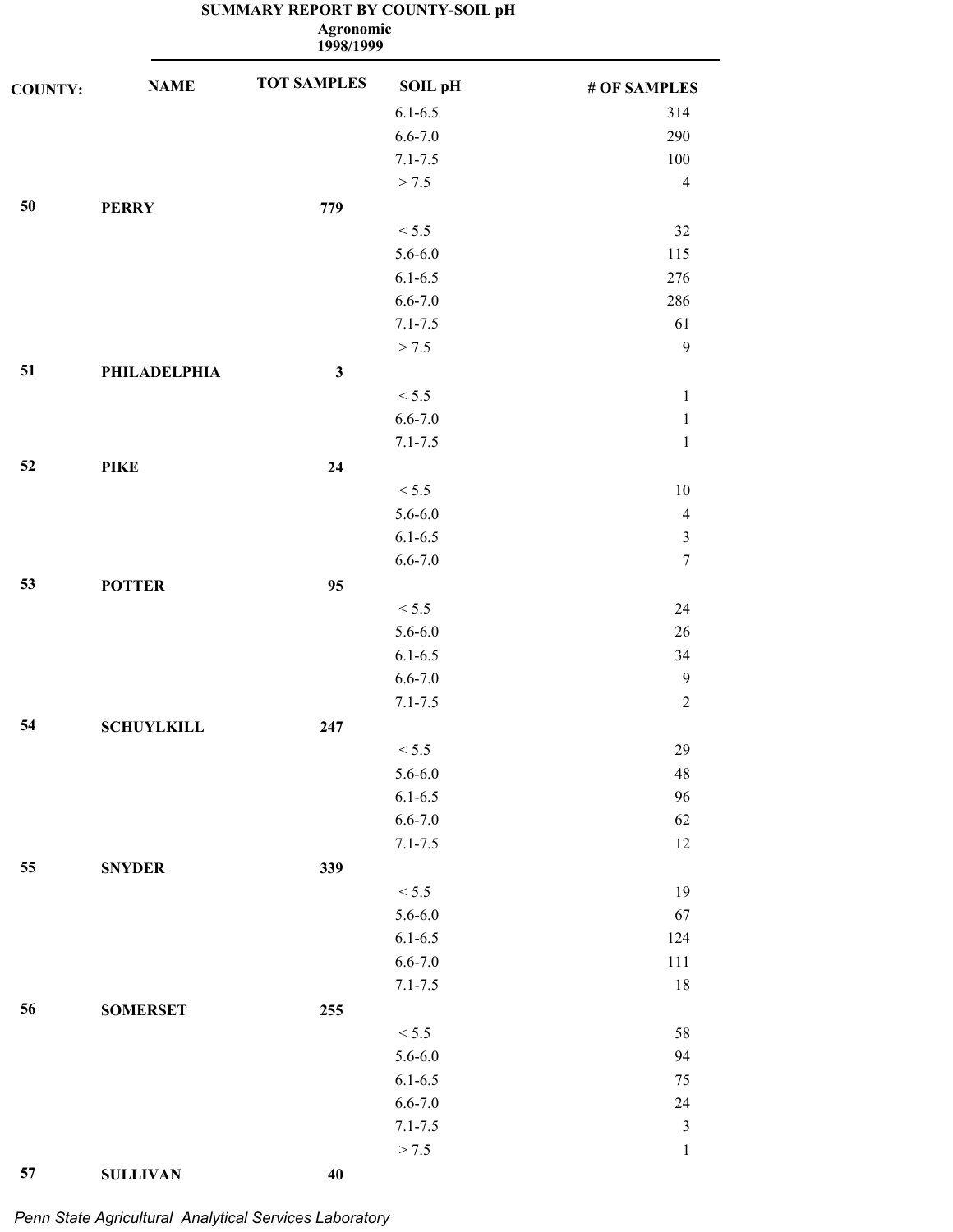**1998/1999 Agronomic**

| <b>COUNTY:</b> | <b>NAME</b>        | <b>TOT SAMPLES</b> | <b>SOIL pH</b> | # OF SAMPLES   |
|----------------|--------------------|--------------------|----------------|----------------|
|                |                    |                    | < 5.5          | 13             |
|                |                    |                    | $5.6 - 6.0$    | $10\,$         |
|                |                    |                    | $6.1 - 6.5$    | 11             |
|                |                    |                    | $6.6 - 7.0$    | $\overline{4}$ |
|                |                    |                    | $7.1 - 7.5$    | $\sqrt{2}$     |
| 58             | <b>SUSQUEHANNA</b> | 400                |                |                |
|                |                    |                    | < 5.5          | 83             |
|                |                    |                    | $5.6 - 6.0$    | 123            |
|                |                    |                    | $6.1 - 6.5$    | 141            |
|                |                    |                    | $6.6 - 7.0$    | $50\,$         |
|                |                    |                    | $7.1 - 7.5$    | $\mathfrak{Z}$ |
| 59             | <b>TIOGA</b>       | 443                |                |                |
|                |                    |                    | < 5.5          | 55             |
|                |                    |                    | $5.6 - 6.0$    | 146            |
|                |                    |                    | $6.1 - 6.5$    | 141            |
|                |                    |                    | $6.6 - 7.0$    | 83             |
|                |                    |                    | $7.1 - 7.5$    | 11             |
|                |                    |                    | > 7.5          | $\tau$         |
| 60             | <b>UNION</b>       | 412                |                |                |
|                |                    |                    | < 5.5          | 17             |
|                |                    |                    | $5.6 - 6.0$    | $72\,$         |
|                |                    |                    | $6.1 - 6.5$    | 170            |
|                |                    |                    | $6.6 - 7.0$    | 131            |
|                |                    |                    | $7.1 - 7.5$    | $21\,$         |
|                |                    |                    | > 7.5          | $\mathbf{1}$   |
| 61             | <b>VENANGO</b>     | 124                |                |                |
|                |                    |                    | < 5.5          | 20             |
|                |                    |                    | $5.6 - 6.0$    | $37\,$         |
|                |                    |                    | $6.1 - 6.5$    | 43             |
|                |                    |                    | $6.6 - 7.0$    | $22\,$         |
|                |                    |                    | $7.1 - 7.5$    | $\sqrt{2}$     |
| 62             | <b>WARREN</b>      | 162                |                |                |
|                |                    |                    | < 5.5          | 33             |
|                |                    |                    | $5.6 - 6.0$    | 45             |
|                |                    |                    | $6.1 - 6.5$    | 60             |
|                |                    |                    | $6.6 - 7.0$    | $22\,$         |
|                |                    |                    | $7.1 - 7.5$    | $\mathbf{1}$   |
|                |                    |                    | > 7.5          | $\mathbf{1}$   |
| 63             | <b>WASHINGTON</b>  | 322                |                |                |
|                |                    |                    | < 5.5          | 56             |
|                |                    |                    | $5.6 - 6.0$    | $100\,$        |
|                |                    |                    | $6.1 - 6.5$    | 103            |
|                |                    |                    | $6.6 - 7.0$    | 41             |
|                |                    |                    | $7.1 - 7.5$    | 19             |
|                |                    |                    | > 7.5          | $\mathfrak{Z}$ |
| 64             | <b>WAYNE</b>       | 129                |                |                |

*Penn State Agricultural Analytical Services Laboratory*